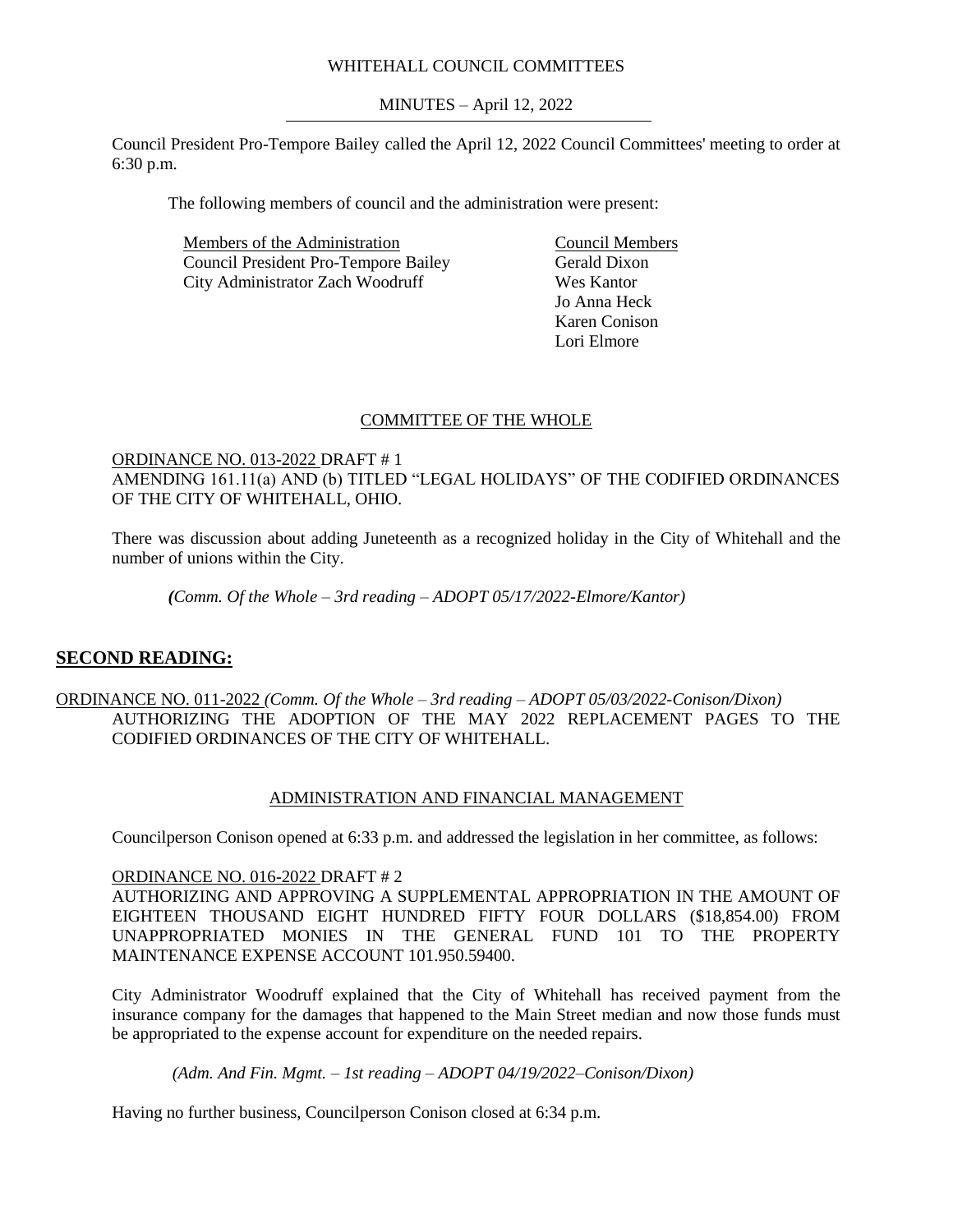#### COMMUNITY STANDARDS AND ENFORCEMENT

Chairperson Kantor opened at 6:35 p.m. and addressed the legislation in her committee, as follows:

#### **THIRD READING:**

## ORDINANCE NO. 009-2022 *(Comm. Stand. & Enf. – 3rd reading – ADOPT 04/19/2022- Smith/Kantor)* AMENDING SECTION 933.11 TITLED "STORAGE OF GARBAGE AND OTHER REFUSE" OF THE STREETS AND PUBLIC SERVICES CODE OF THE CITY OF WHITEHALL.

City Administrator Woodruff gave an overview of what the legislation changes in the current code.

Having nothing further, Chairperson Kantor closed at 6:36 p.m.

## COMMUNITY AND ELDER ADVOCACY

Chairperson Dixon opened at 6:36 p.m. and said there are no drafts or pending legislation on the agenda.

Chairperson Dixon said The Whitehall Fire Department and The Whitehall senior center are partnering together to present important medication safety and disposal information on April 13 at 2:00 pm in the Whitehall Senior Center.

President Pro Tempore Bailey asked if the City was going to continue the bulk shred it day for the residents.

City Administrator Woodruff explained why the City of Whitehall is not continuing to provide a bulk shred day within the city. He is working with Megan Meyer to establish a household hazardous waste disposal and he will make sure that Council gets the information as soon as he has it.

Having no further business, Chairperson Dixon closed at 6:39 p.m.

## ECONOMIC DEVELOPMENT

Chairperson Kantor opened at 6:39 p.m. and said there are no drafts or pending legislation on the agenda.

Chairperson Kantor said he is seeing development all over the City of Whitehall.

Having nothing further, Chairperson Kantor closed at 6:40 p.m.

## INFRASTRUCTURE, MAINTENANCE AND SERVICE

Chairperson Conison opened at 6:40 p.m. and addressed the legislation in her committee, as follows:

## **SECOND READING:**

# ORDINANCE NO. 012-2022 *(Infra, Maint. & Srvs. – 2nd reading – ADOPT 04/19/2022–Conison/Heck)*

AUTHORIZING AND APPROVING A FUND TRANSFER IN THE AMOUNT OF SIXTY THOUSAND AND NO/DOLLARS (\$60,000.00) FROM THE GENERAL FUND 101 TO THE CAPITAL IMPROVEMENT FUND 311; AUTHORIZING AND APPROVING A SUPPLEMENTAL APPROPRIATION IN THE AMOUNT OF SIXTY THOUSAND AND NO/DOLLARS (\$60,000.00)